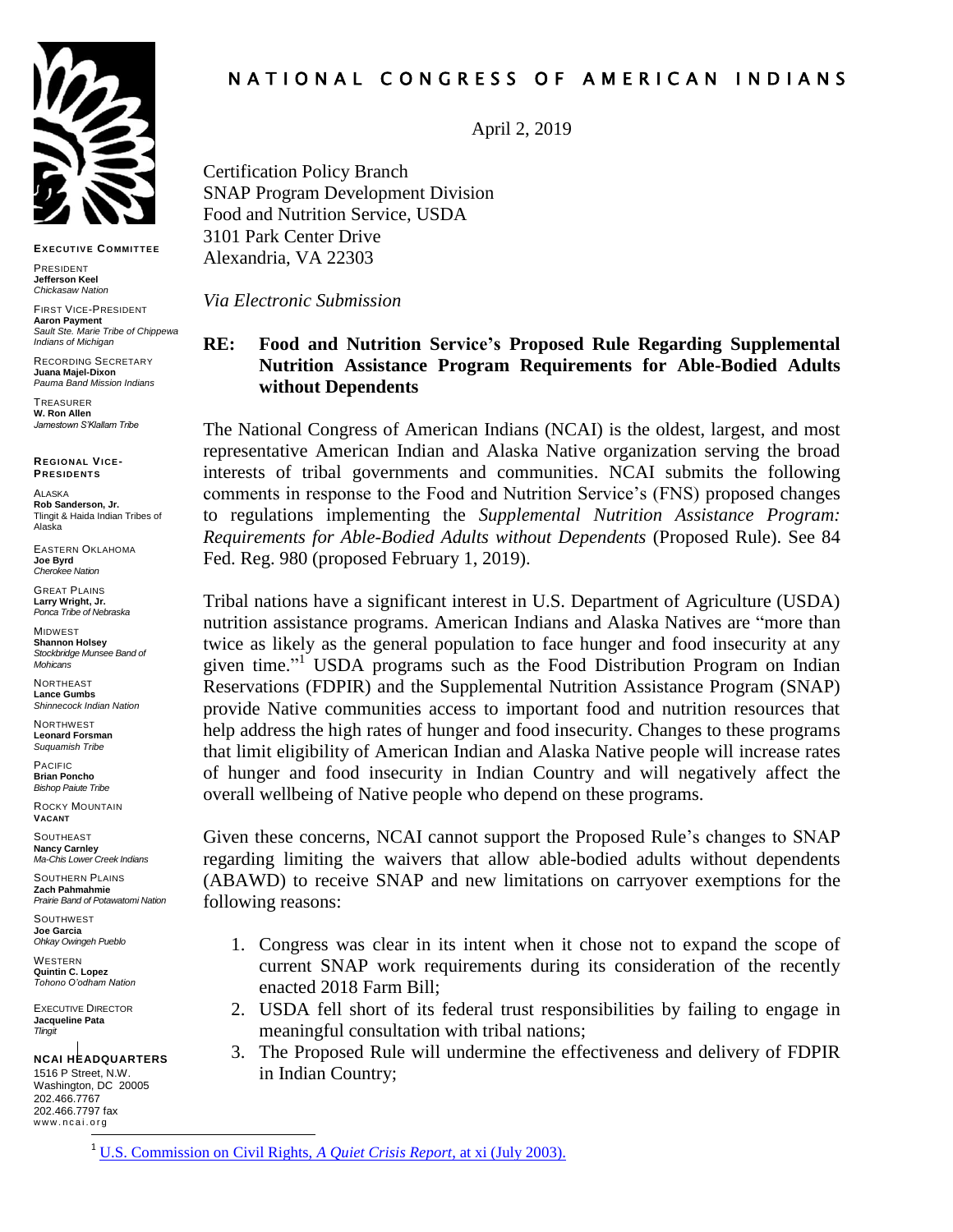- 4. Limiting the number of waivers available to states will negatively impact tribal communities; and
- 5. Economic arguments used to justify the Proposed Rule do not accurately reflect conditions in Indian Country.

#### **The Proposed Rule is Inconsistent with Congressional Intent**

Congress delegated authority to USDA to administer the SNAP program, and USDA must implement the program consistent with the intent of Congress.<sup>2</sup> Congress regularly updates national policy for federal feeding programs, including SNAP, during its consideration and passage of the Farm Bill.

Congress debated imposing stricter limits on SNAP eligibility and ultimately decided not to upset the current standards during its passage of the latest Farm Bill. In December 2018, the Farm Bill (H.R. 2) Conference Committee released its Conference Report that would eventually be agreed to by both the House and the Senate. The Joint Explanatory Statement that accompanied the Conference Report discussed proposed changes to work requirements for SNAP. The House version of the bill contained stricter work requirements and limited waiver criteria for states. The Senate version did not contain such provisions. The Conference adopted the House provisions but amended them to ensure the final bill made no significant changes to existing work requirements or to criteria that states may use to request waivers.<sup>3</sup> That version was signed into law on December 20, 2018.

The Proposed Rule would change current SNAP regulations by imposing stricter work requirements and limiting current waiver criteria. Therefore, the Proposed Rule is inconsistent with Congressional intent, as evidenced by the recent enactment of the 2018 Farm Bill *without* significant changes to SNAP eligibility.

### **USDA Did Not Engage in Meaningful Consultation Regarding the Propose Rule**

On February 20, 2018, USDA issued an Advance Notice of Proposed Rulemaking (ANPRM) and solicited feedback on a wide variety of issues pertaining to SNAP waivers. In the ANPRM, FNS determined that the ANPRM did not have tribal implications that required tribal consultation as mandated by Executive Order 13175. Despite this determination, FNS held a tribal "consultation" on March 14, 2018 that reportedly did not produce any statement or feedback on the ANPRM.

First, USDA did have an obligation to engage in meaningful consultation with tribal nations pursuant to Executive Order 13175 and USDA's own Departmental Regulations implementing tribal consultation, which mandate consultation where USDA "policy actions . . . may have tribal implications."<sup>4</sup> Tribal implications are defined as "substantial direct effects on one or more Indian Tribes."<sup>5</sup> The Proposed Rule will limit SNAP eligibility and affect how states determine which areas can use carryover exemptions. These changes will have a substantial direct impact on many

 $\overline{a}$ 

<sup>2</sup> *See Congressional Declaration of Policy*, 7 U.S.C. § 2011 (2019).

 $3$  H.R. Rep. No. 115-1072, at 70 (2018) (Conf. Rep.).

<sup>4</sup> *See* USDA, Departmental Regulation 1350-002, *Tribal Consultation, Coordination and Collaboration* (USDA Consultation Policy), Sec. 5. (Jan. 13, 2018).

<sup>5</sup> *Id.*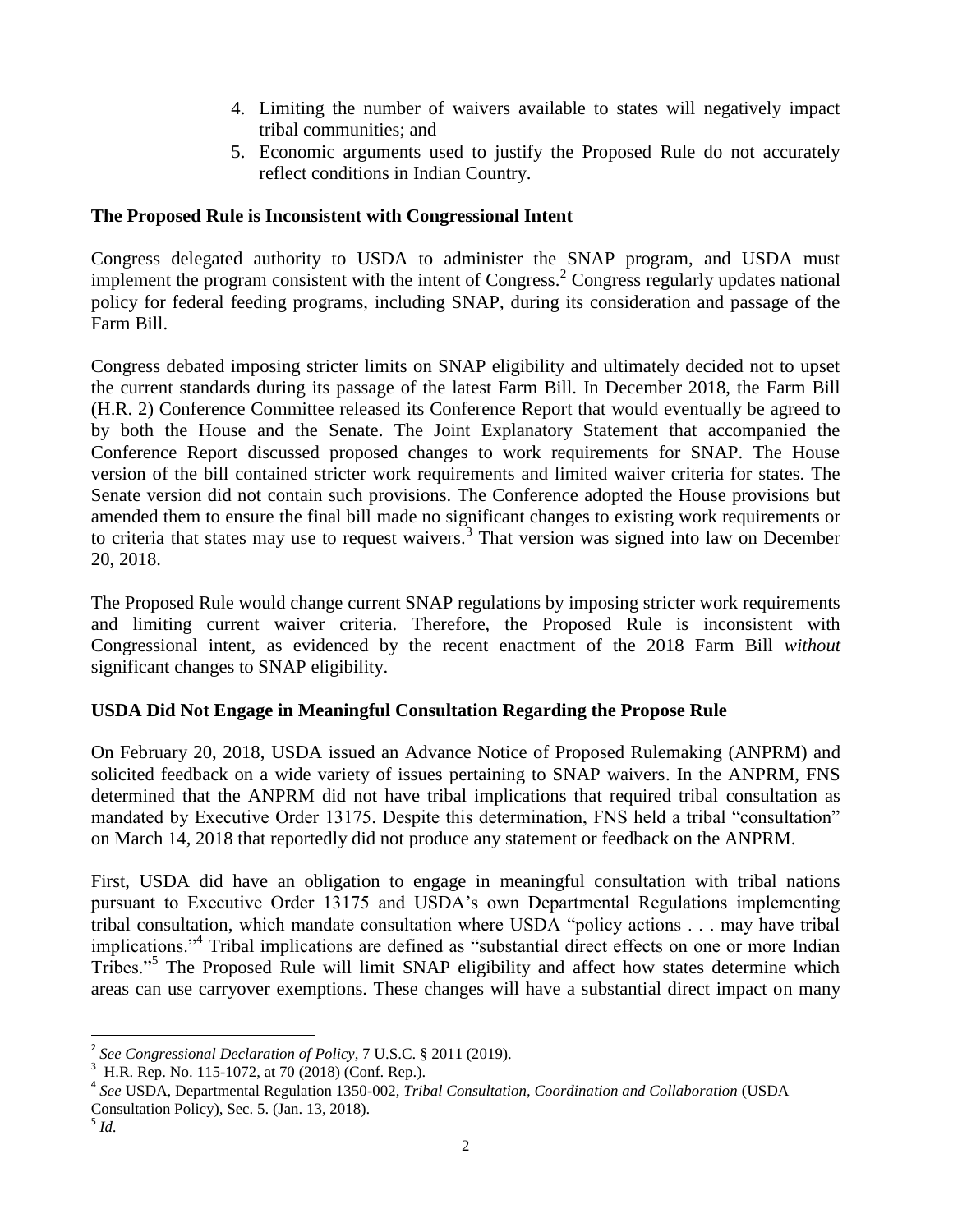citizens of tribal nations who are eligible for SNAP benefits under current rules and will place additional strain on the already under-resourced FDPIR program.

Second, the March 14 "consultation" was not a meaningful consultation between USDA and tribal leaders. Meaningful consultation requires, at a minimum, that USDA's consultation be consistent with its consultation accountability requirements, as listed at Sec. 5(b) of the USDA Consultation Policy.<sup>6</sup> This requires certain "critical triggers, minimum standards, consultation processes, reporting, education, training, and other aspects."<sup>7</sup> Instead, the March 14 "consultation" on the Proposed Rule occurred during a quarterly USDA teleconference in which many other non-related USDA food assistance programs were discussed. Additionally, the official on the call did not have the authority necessary to engage in meaningful consultation with tribal leaders. This teleconference discussion of many USDA food assistance programs, not just SNAP, does not meet the requirements of meaningful consultation.

Also, NCAI Resolution MOH-17-001, *[A Call on Congress to Enact Legislation That Will Ensure](http://www.ncai.org/attachments/Resolution_tNWJMIbVBsWNXwnaUYCgwjpsJImEmxzkuQZYPcJxjDIxJpMrqJR_MOH-17-001.pdf)  [Uniform, Effective, and Meaningful Consultation with Indian Nations and Tribes Whenever Federal](http://www.ncai.org/attachments/Resolution_tNWJMIbVBsWNXwnaUYCgwjpsJImEmxzkuQZYPcJxjDIxJpMrqJR_MOH-17-001.pdf)  [Activities Have Tribal Impacts](http://www.ncai.org/attachments/Resolution_tNWJMIbVBsWNXwnaUYCgwjpsJImEmxzkuQZYPcJxjDIxJpMrqJR_MOH-17-001.pdf)*, states that "government-to-government consultation should occur with representatives of federal agencies that are both informed about the tribal government's requests or critiques of a proposed federal action and empowered to make decisions about the scope of the proposed action" and agencies engaged in tribal consultation should "review written and oral comments, and provide meaningful responses to the comments in writing, in a timely manner.<sup>38</sup>

Proceeding with the Proposed Rule without tribal consultation is inconsistent with Executive Order 13175, the USDA Consultation Policy, and the federal government's trust responsibility to tribal nations. We urge USDA to engage in consultation consistent with the standards set forth in Executive Order 13175, the USDA Consultation Policy, and NCAI Resolution MOH-17-001.

### **The Proposed Rule Will Have Negative Impacts on FDPIR**

In FY 2017, the average monthly participation for FDPIR was  $90,083$  individuals.<sup>9</sup> FDPIR is a critical resource to address food insecurity and hunger in Native communities. FDPIR is an alternative to SNAP, meaning a person cannot receive both FDPIR benefits and SNAP benefits in a given month. Changes that affect the accessibility of SNAP will force more participants to seek FDPIR assistance, placing a direct strain on a program that is chronically underfunded. This strain will undermine the effectiveness and delivery of FDPIR benefits for those who rely on the program to meet their basic needs.

 $\overline{a}$  $<sup>6</sup>$  *Id.* at Sec. 5(b).</sup>

<sup>7</sup> *Id.*

<sup>8</sup> NCAI Resolution MOH-17-001, *A Call on Congress to Enact Legislation That Will Ensure Uniform, Effective, and Meaningful Consultation with Indian Nations and Tribes Whenever Federal Activities Have Tribal Impacts*, (June 15, 2017) available at: [http://www.ncai.org/resources/resolutions/a-call-on-congress-to-enact-legislation-that-will-ensure](http://www.ncai.org/resources/resolutions/a-call-on-congress-to-enact-legislation-that-will-ensure-uniform-effective-and-meaningful-consultation-with-indian-nations-and-tribes-whenever-federal-activities-have-tribal-impacts)[uniform-effective-and-meaningful-consultation-with-indian-nations-and-tribes-whenever-federal-activities-have-tribal](http://www.ncai.org/resources/resolutions/a-call-on-congress-to-enact-legislation-that-will-ensure-uniform-effective-and-meaningful-consultation-with-indian-nations-and-tribes-whenever-federal-activities-have-tribal-impacts)[impacts](http://www.ncai.org/resources/resolutions/a-call-on-congress-to-enact-legislation-that-will-ensure-uniform-effective-and-meaningful-consultation-with-indian-nations-and-tribes-whenever-federal-activities-have-tribal-impacts) (last updated March 30, 2019).

<sup>&</sup>lt;sup>9</sup> USDA, *Food and Nutrition Service Nutrition Program Fact Sheet*, at 2 (January 2018) available at: *https://fns*[prod.azureedge.net/sites/default/files/fdpir/pfs-fdpir.pdf](https://fns-prod.azureedge.net/sites/default/files/fdpir/pfs-fdpir.pdf)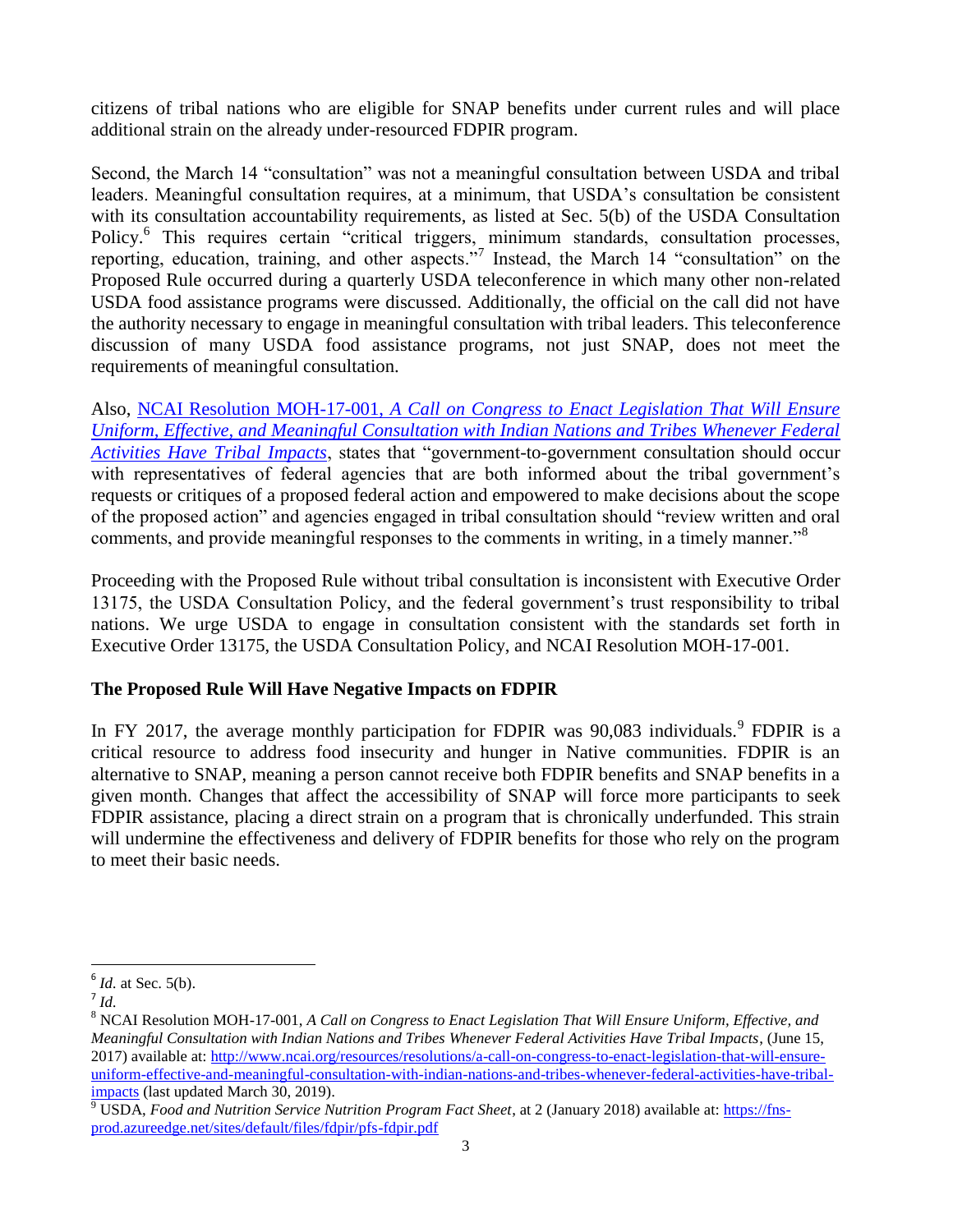If USDA proceeds with the Proposed Rule, it must include an exemption from the waiver approval process for Indian Country to avoid putting additional strain on FDPIR and other USDA food assistance programs serving tribal communities.

### **Limiting the Number of State Waivers Will Negatively Affect Tribal Communities**

Limiting the number of waivers states receive will cause tribal nations to be neglected despite the tremendous need for exemptions for their communities. The Proposed Rule's limitation of carryover waivers will mean fewer available waivers overall. States have no obligation to seek waivers for tribal areas and with fewer waivers, states may elect to prioritize non-tribal areas over tribal areas when determining how to allocate their waivers. Any decrease in the number of waivers granted to tribal areas will exacerbate issues of food insecurity and hunger in tribal communities because these areas would not be exempted from work requirements, making SNAP less accessible. Accordingly, USDA should not adopt its proposed limitations on state carryover waivers.

If USDA decides to adopt this new standard, USDA must exempt tribal areas so that waivers for tribal areas do not count against a state's waiver allowance. This will help ensure tribal communities receive waivers when necessary and that the wellbeing of tribal communities is not subjugated to state decision-making processes that may not place adequate priority on ensuring food security for individuals living in Indian Country.

# **Economic Justifications are Not Representative of Conditions in Indian Country**

USDA justifies the Proposed Rule on economic arguments that do not reflect conditions in Indian Country. The Proposed Rule justifies its proposal based on trends of decreased unemployment across the country; however, this is not the case in many tribal communities. In fact, tribal communities experience higher rates of unemployment than any other group, with some reservations experiencing unemployment rates of  $\overline{80}$  percent or higher.<sup>10</sup> Accordingly, although the justification for the Proposed Rule may make sense in certain portions of the United States, the impact in Indian Country would be to impose severe hardship on tribal citizens, many of whom live in remote areas where there simply are not many employment opportunities.

Furthermore, there is a lack of robust data available that accurately illustrates economic conditions in tribal communities. USDA acknowledges broader data issues affecting Indian Country by providing special consideration of data that will be used to determine unemployment rates for tribal and other similarly situated areas. Without sufficient data to accurately describe conditions in tribal communities that could justify more stringent standards, USDA should not impose the Proposed Rule on Indian Country. Instead, USDA should apply its exemption of waiver criteria for tribal areas to the entire waiver process and exempt tribal communities from states' waiver allocations.

The 2019 government shutdown has had, and will continue to have, lingering effects on tribal economies. Many tribal nations were forced to divert funds from other programs to maintain essential human services such as healthcare. The long-term effects of the shutdown are unknown at this point, but they may have implications that will be further exacerbated by implementation of the Proposed Rule. Also, while the 2018 Farm Bill increased tribal parity and granted tribal access to

 $\overline{a}$ 

<sup>&</sup>lt;sup>10</sup> U.S. Commission on Civil Rights, *Broken <u>Promises: Continuing Federal Funding Shortfall for Native Americans*, at</u> [8 \(December 2018\).](https://www.usccr.gov/pubs/2018/12-20-Broken-Promises.pdf)